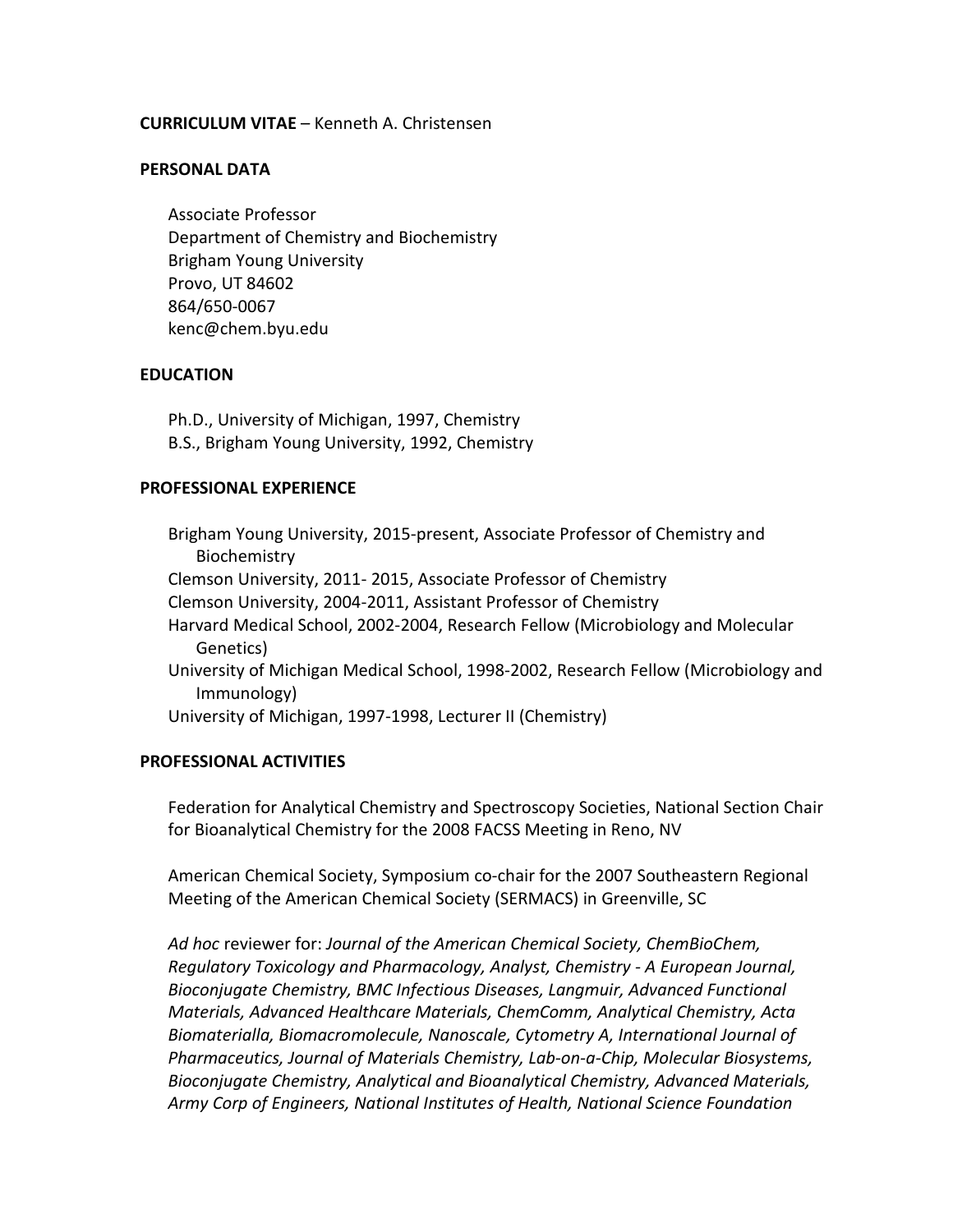*Ad hoc* member of NIH Study Section ZRG1 IDM-V (12): Non-HIV Infectious Agent Detection/Diagnostics, Food Safety, Sterilization/Disinfection and Bioremediation from 2011-present.

Alternate Chair of NIH Study Section ZRG1 IDM-V (12): Non-HIV Infectious Agent Detection/Diagnostics, Food Safety, Sterilization/Disinfection and Bioremediation from 2013-2014

Chair of NIH Study Section ZRG1 IDM-V (12): Non-HIV Infectious Agent Detection/Diagnostics, Food Safety, Sterilization/Disinfection and Bioremediation from 2015-present

*Ad hoc* member of NIH Study Section ZRG1 IMST-G (10) B: Biological Chemistry, Biophysics, and Drug Discovery from 2012-2013.

# **PUBLICATIONS**

# **Refereed Journal Publications**

- 1. Christensen, K.A., Bradley, N.L., Morris, M.D., and Morrison, R.V., "Raman Imaging Using a Tunable Dual-Stage Liquid Crystal Fabry-Perot Interferometer", *Applied Spectroscopy*, **49**, 1120-1125 (1995)
- 2. Shaver, J.M., Christensen, K.A., Pezzuti, J.A, and Morris, M.D., "Structure of Dihydrogen Phosphate Ion Aggregates by Raman-Monitored Serial Dilution", *Applied Spectroscopy*, *52*, 259-264 (1998)
- 3. Christensen, K.A. and Morris, M.D., "Hyperspectral Raman Line-Imaging Using Powell Lens Illumination", *Applied Spectroscopy*, **52**, 1145-1147 (1998)
- 4. Savvate'ev, V., Friedl, J.H., Zou, L., Shinar, J., Christensen, K., Oldham, W., Rothberg, L.J., Chen-Esterlit, Z., and Kopelman, R., "Nanosecond Transients in the Electroluminescence from Multilayer Blue Organic Light-Emitting Devices Based on 4,4'-bis(2,2' diphenyl vinyl)-1,1'-biphenyl", *Applied Physics Lett*ers, **76**, 1501-1503 (2000)
- 5. Christensen, K.A., Myers, J.T., Swanson, J.A., "pH-dependent Regulation of Lysosomal Calcium in Macrophages", *Journal of Cell Science*, **115**, 599-607 (2002)
- 6. Hoppe, A., Christensen, K., and Swanson, J.A., "Fluorescence Resonance Energy Transfer-Based Stoichiometry in Living Cells", *Biophysical Journal*, **83**, 3652-3664 (2002)
- 7. Wigelsworth, D.J.\*, Krantz, B.A.\*, Christensen, K.A., Lacy, D.B., Juris, S.J., and Collier, R.J., "Binding Stoichiometry and Kinetics of the Interaction of a Human Anthrax Toxin Receptor, CMG2, with Protective Antigen", *Journal of Biological Chemistry*, **279**, 23349- 23356 (2004)
- 8. Pimental, R-A.L.\*, Christensen, K.A.\*, Krantz, B.A., Collier, R.J., "Anthrax toxin complexes: heptameric protective antigen can bind lethal factor and edema factor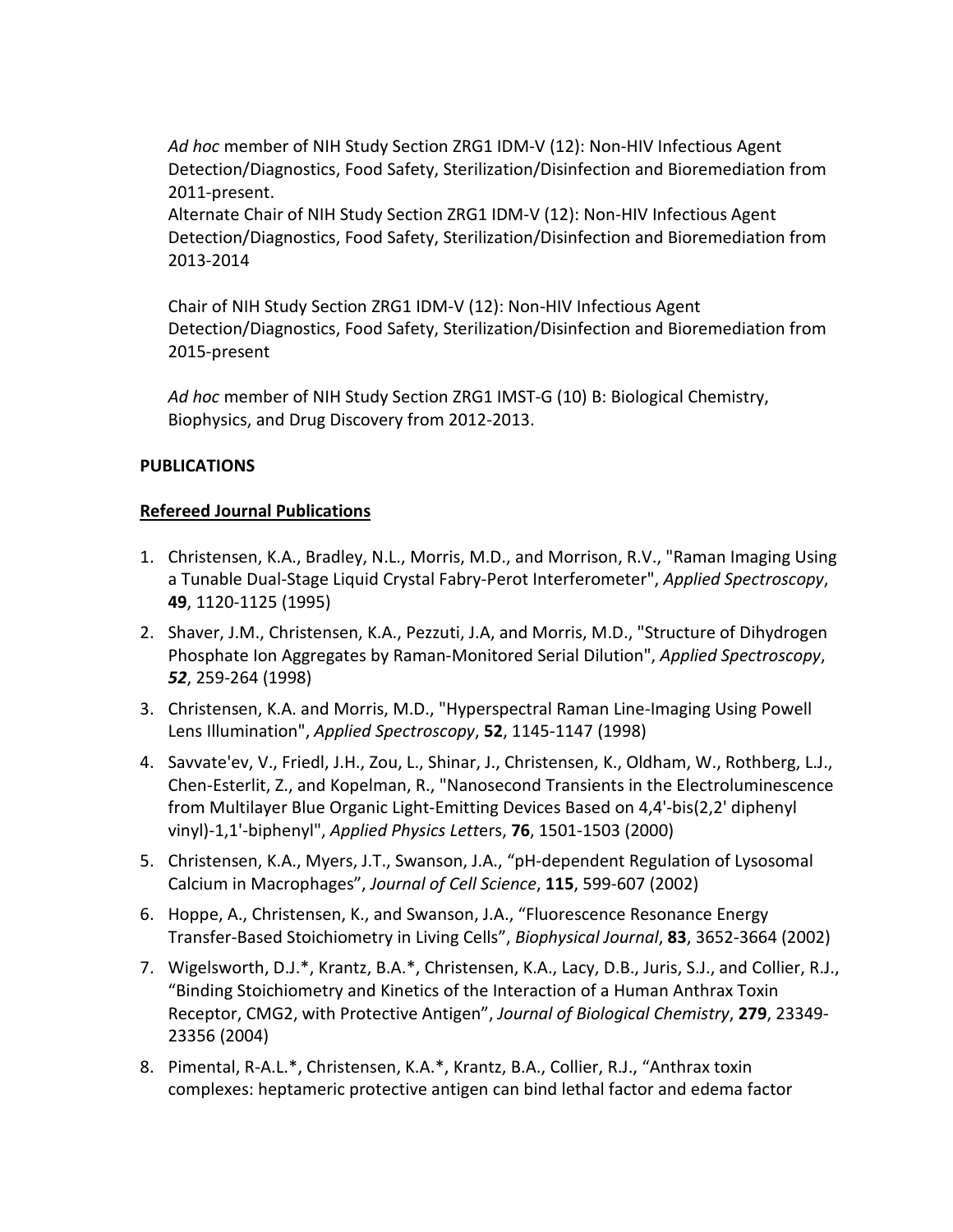simultaneously", *Biochemical and Biophysical Research Communications*, **322**, 258–262 (2004)

- 9. Krantz, B.A., Trivedi, A.D., Cunningham, K., Christensen, K.A., and Collier, R.J., "Acidinduced Unfolding of the Amino-terminal Domains of the Lethal and Edema Factors of Anthrax Toxin", *Journal of Molecular Biology*, **344**, 739-756 (2004)
- 10. Christensen, K.A.\*, Krantz, B.A.\*, and Collier, R.J., "Interaction of the 20 kDa and 63 kDa Fragments of Anthrax Protective Antigen: Kinetics and Thermodynamics", *Biochemistry*, **44**, 1047-1053 (2005)
- 11. Qa'dan, M., Christensen, K.A., Zhang, L., Roberts, T.M., and Collier, R.J., "Membrane Insertion by Anthrax Protective Antigen in Cultured Cells", *Molecular and Cellular Biology*, **25**, 5492-5498 (2005)
- 12. Christensen, K.A., Krantz, B.A., and Collier, R.J., "The assembly and disassembly kinetics of anthrax toxin complexes", *Biochemistry*, **45**, 2380-2386 (2006)
- 13. Shaughnessy, L.M., Hoppe, A.D., Christensen, K.A., and Swanson, J.A., "Membrane perforations inhibit lysosome fusion by altering pH and calcium in *Listeria monocytogenes* vacuoles", *Cellular Microbiology*, **8**, 781–792 (2006)
- 14. Daniels, J.K., Caldwell, T.P., Christensen, K.A., and Chumanov, G., "Monitoring the Kinetics of *Bacillus subtilis* Endospore Germination via Surface-Enhanced Raman Scattering Spectroscopy", *Analytical Chemistry*, **78**, 1724-1729 (2006)
- 15. Evanoff, D.D. Jr., Heckel, J., Caldwell, T.P., Christensen, K.A., and Chumanov, G., "Monitoring DPA Release from a Single Germinating Bacillus subtilis Endospore via Surface-Enhanced Raman Scattering Microscopy", *Journal of the American Chemical Society*, **128**, 12618-12619 (2006)
- 16. Rogers, M.S., Christensen, K.A., Wigelsworth, D.J., Collier, R.J., and D'Amato, R.J., "Mutant Anthrax Toxin B-moiety (Protective Antigen) Inhibits Angiogenesis and Tumor Growth", *Cancer Research*, **67**, 9980-9985 (2007)
- 17. Wu, C., Bull B., Szymanski, C., Christensen, K., and McNeill, J., "Multicolor Conjugated Polymer Dots for Biological Fluorescence Imaging", *ACS Nano*, **2**, 2415–2423 (2008)
- 18. Wu, C., Bull, B., Christensen, K. and McNeill, J., "Ratiometric Single-Nanoparticle Oxygen Sensors for Biological Imaging", *Angewandte Chemie International Edition*, **48**, 2741- 2745 (2009)
- 19. Luo, P.J.G., Wang, H.F., Gu, L.R., Lu, F.S., Lin, Y., Christensen, K.A., Yang, S.T., Sun, Y-P, "Selective Interactions of Sugar-Functionalized Single-Walled Carbon Nanotubes with Bacillus Spores", *ACS Nano*, **3**, 3909-3916 (2009)
- 20. Bhut, B.V., Christensen, K.A., and Husson, S.M., "Membrane chromatography: Protein purification from E. coli lysate using newly designed and commercial anion-exchange stationary phases", *Journal of Chromatography A*, **1217**, 4946-4957 (2010)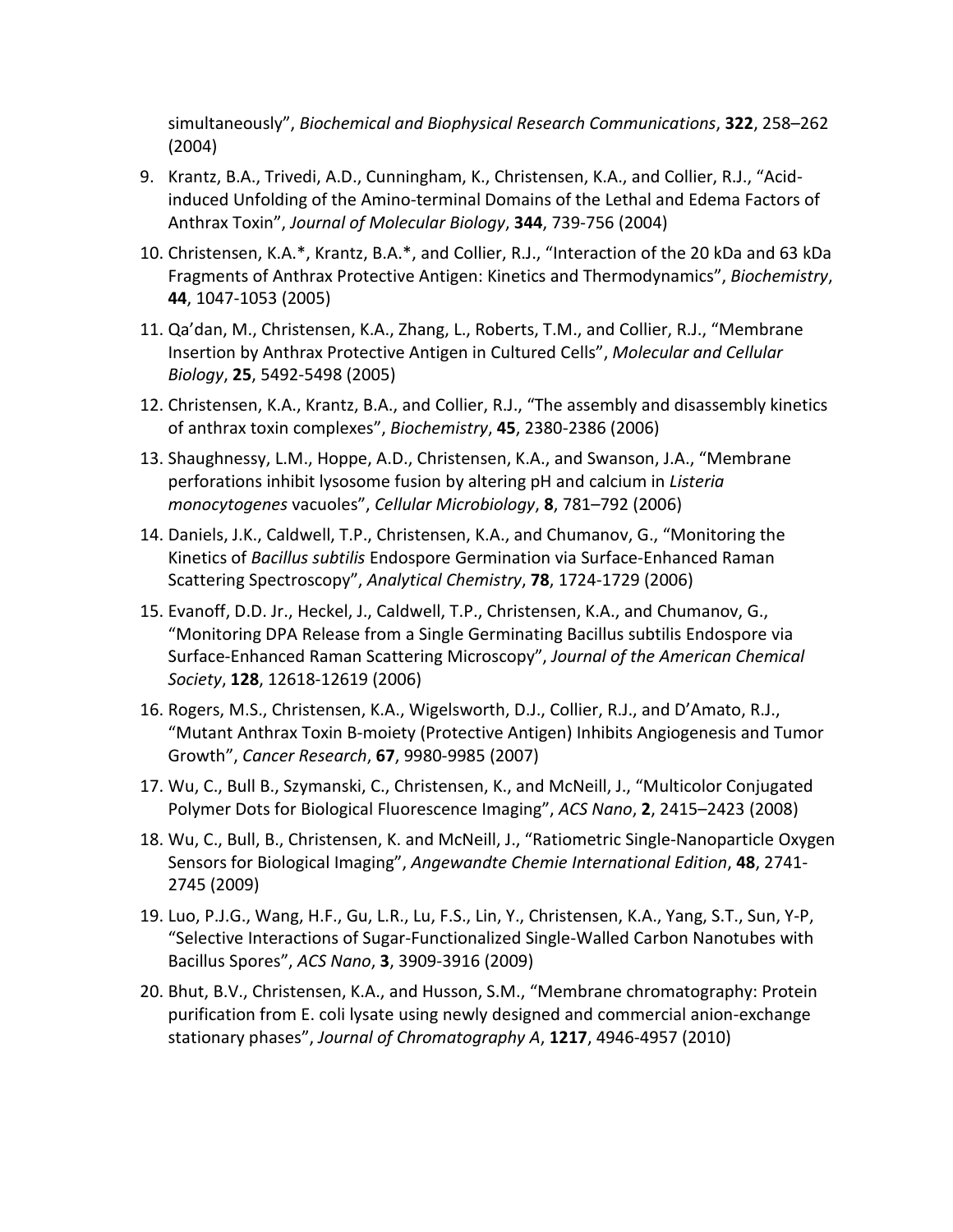- 21. Fernando, L.P., Kandel, P.K., Yu, J., McNeill, J., Ackroyd, P.C., and Christensen, K.A., "Mechanism of cellular uptake of highly fluorescent conjugated polymer nanoparticles", *Biomacromolecules*, **11**, 2675-2682 (2010)
- 22. Chaurra, A., Gutzman, B.M., Taylor, E., Ackroyd, P.C., and Christensen, K.A., "Lucifer Yellow as a live cell fluorescent probe for imaging water transport in subcellular organelles", *Applied Spectroscopy*, **65**, 20-25 (2011)
- 23. Dodson, H.C., Lyda, T.L., Chambers, J.W., Morris, M.T., Christensen, K.A., Morris, J., "Quercetin, a fluorescent bioflavanoid, inhibits Trypanosoma brucei hexokinase 1" *Experimental Parasitology*, **127**, 423-428 (2011)
- 24. Kandel, P.K., Fernando, L.P., Ackroyd, P.C., and Christensen, K.A., "Incorporating Functionalized Polyethylene Glycol Lipids into Reprecipitated Conjugated Polymer Nanoparticles for Bioconjugation and Targeted Labeling of Cells" *Nanoscale*, **3**, 1037- 1045 (2011)
- 25. Yang, Z., Nguyen, K.T., Chen, H., Qian, H., Fernando, L.P., Christensen, K.A., and Anker, J.N., "Plasmonic Silver Nanobelts via Citrate Reduction in the Presence of HCl and their Orientation-Dependent Scattering Properties" *Journal of Physical Chemistry Letters*, **2**, 1742-1746 (2011)
- 26. Cracowski, J.-M., Sharma, B., Brown, D.K., Christensen, K., Lund, B.R., and Smith, D.W., "Perfluorocyclopentenyl (PFCP) Aryl Ether Polymers via Polycondensation of Octafluorocyclopentene with Bisphenols" *Macromolecules*, **45**, 766-771 (2012)
- 27. Wang, F.; Widejko, R.; Yang Z.; Nguyen, K.V.T.; Chen, H; Fernando L.P.; Christensen, K.A.; Anker, J.N. "Surface-enhanced Raman scattering detection of pH with silicaencapsulated 4-mercaptobenzoic acid-functionalized silver nanoparticles." DOI: 10.1039/C2CP41858D **84**, 8013-8019 (2012)
- 28. Rogers, M.S., Cryan, L.M., Habeshian, K.A., Bazinet, L., Caldwell, T.P., Ackroyd, P.C., and Christensen, K.A., "A FRET-based High Throughput Screening Assay to Identify Inhibitors of Anthrax Protective Antigen Binding to Capillary Morphogenesis Gene 2 Protein" *PLOS One*, **7**(6): e39911 (2012).
- 29. Fernando, L.P., Kandel, P.K., Ackroyd, P.C., and Christensen, K.A., "The Relative Brightness of PEG Lipid-Conjugated Polymer Nanoparticles as Fluid-phase Markers in Live Cells" *Analytical and Bioanalytical Chemistry*, DOI: 10.1007/s00216-012-6441-5, **404**, 3003-3014 (2012)
- 30. Cryan, L.M., Habeshian, K.A., Caldwell, T.P., Morris, M.T., Ackroyd, P.C., and Christensen, K.A., D'Amato, R., Rogers, M.S. "Identification of Small Molecules that Inhibit the Interaction of TEM8 with Anthrax Protective Antigen using a FRET Assay" *Journal of Biomolecular Screening,* **18**, 714-725 (2013), DOI: 10.1177/1087057113478655
- 31. Cryan, L.; Bazinet, L.; Habeshian, K.; Cao, S.; Clardy, J.; Christensen, K.; Rogers, M., "1,2,3,4,6-Penta-O-galloyl-β-D-glucopyranose inhibits angiogenesis via inhibition of capillary morphogenesis gene 2", *Journal of Medicinal Chemistry*, **56**, 1940-1945 (2013), DOI: 10.1021/jm301558t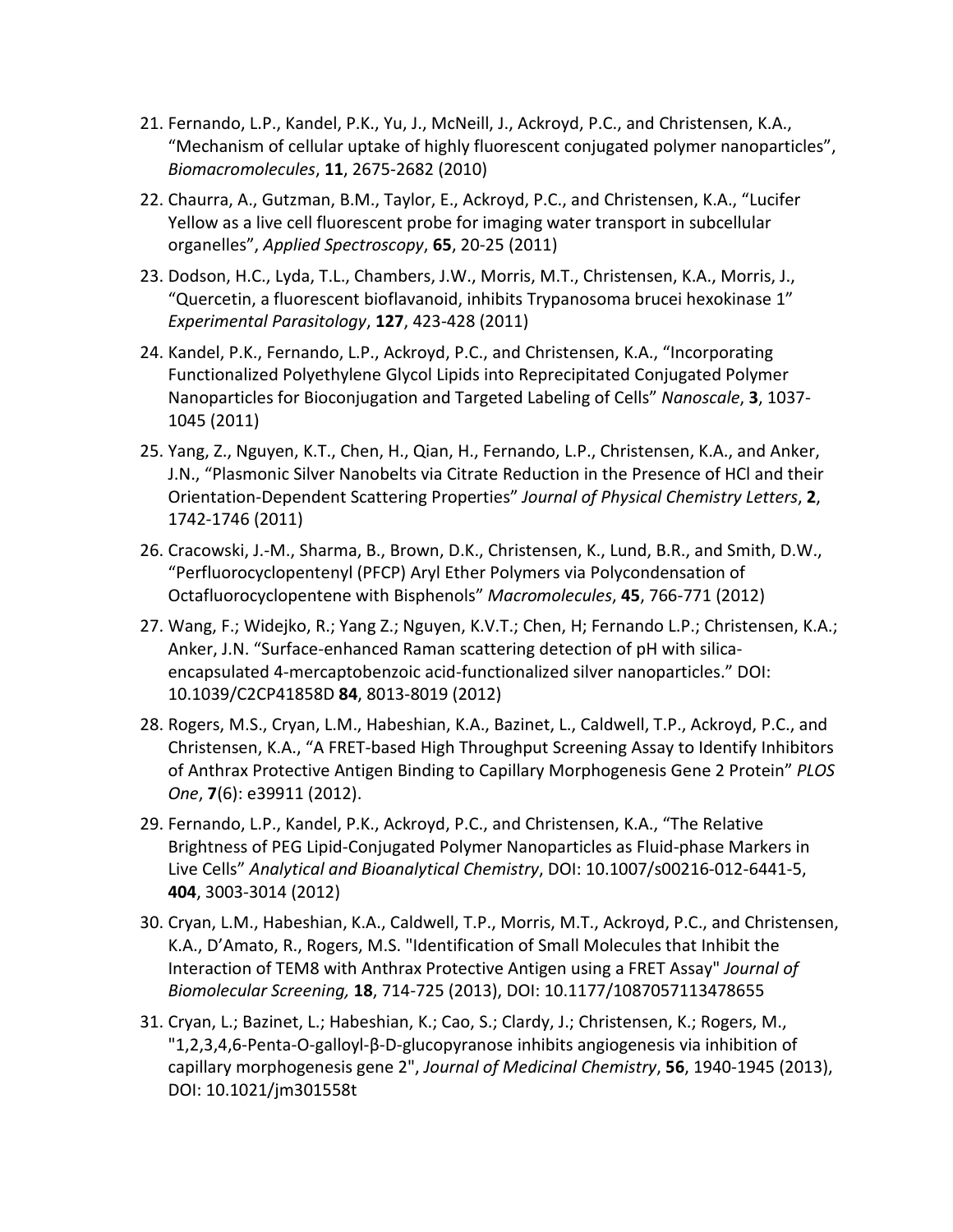- 32. Lin, S., Morris, M.T., Ackroyd, P.C., Morris, J.C., Christensen, K.A., "Peptide targeted delivery of pH sensor for quantitative measurements of intraglycosomal pH in live Trypanosoma brucei" *Biochemistry*, **52**, 3629-3637 (2013), DOI: 10.1021/bi400029m
- 33. Schadock-Hewitt, A.J., Pittman, J.J., Christensen, K.A., and Marcus, R.K., "Head groupfunctionalized poly(ethyleneglycol)–lipid (PEG–lipid) surface modification for highly selective analyte extractions on capillary channeled polymer (C-CP) fibers" *Analyst*, **139**, 2108-2113 (2014), DOI: 10.1039/c3an01899g; Featured on the inside cover of the journal issue.
- 34. Dukes, K.D., Christensen, K.A., and Chumanov, G., "Core-Shell Silver Nanoparticles for Optical Labeling of Cells" *Analytical Biochemistry*,**458,** 43–48 (2014), DOI: 10.1016/j.ab.2014.04.015
- 35. Brown, D.K., Cracowski, J.-M., Iacono, S.T., Christensen, K., and Smith, D.W., "Preparation of Segmented Semifluorinated Poly(aryl ether)s from Aromatic Trifluorovinyl Ethers and Oligo(ethylene glycol)s" Journal of Applied Polymer Science (2015), DOI: 10.1002/APP.41798

# **Manuscripts Submitted or In Revision for Refereed Journals**

*\*Contributed equally to the work*

# **Other Scholarly Publications**

Christensen, K.A., Milne, E.A., and Morris, M.D., "Raman Spectroscopy", *Kirk-Othmer Encyclopedia of Chemical Technology* (1995) 4th ed., vol. 14, 416-430, John Wiley & Sons, New York, NY

# **PRESENTATIONS**

- 1. Morris, M.D., Christensen, K.A., and Bradley, N.L., "Raman Imaging in the Real World", an invited talk at the Microscopy & Microanalysis '96 Meeting, Minneapolis, MN (August 11-15, 1996)
- 2. Morris, M.D., Shaver, J.M., Christensen, K.A. and Bradley, N.L., "Getting the Most Out of the Least: Data Transformation in Raman Microspectroscopy and Imaging," an invited talk at the FACSS XXIII Meeting, Kansas City, MO (September 29-October 4, 1996)
- 3. Christensen, K.A., Shaver, J.M. and Morris, M.D., "Visualizing Dynamic Processes in Twoand Three-dimensions" an invited talk at the FACSS XXIII Meeting, Kansas City, MO (September 29-October 4, 1996)
- 4. Christensen, K.A., "Multivariate Analysis for Raman Spectroscopy and Imaging" an invited lecture for the Mid-Michigan chapter of the Society for Applied Spectroscopy, Midland, MI (December 4, 1996)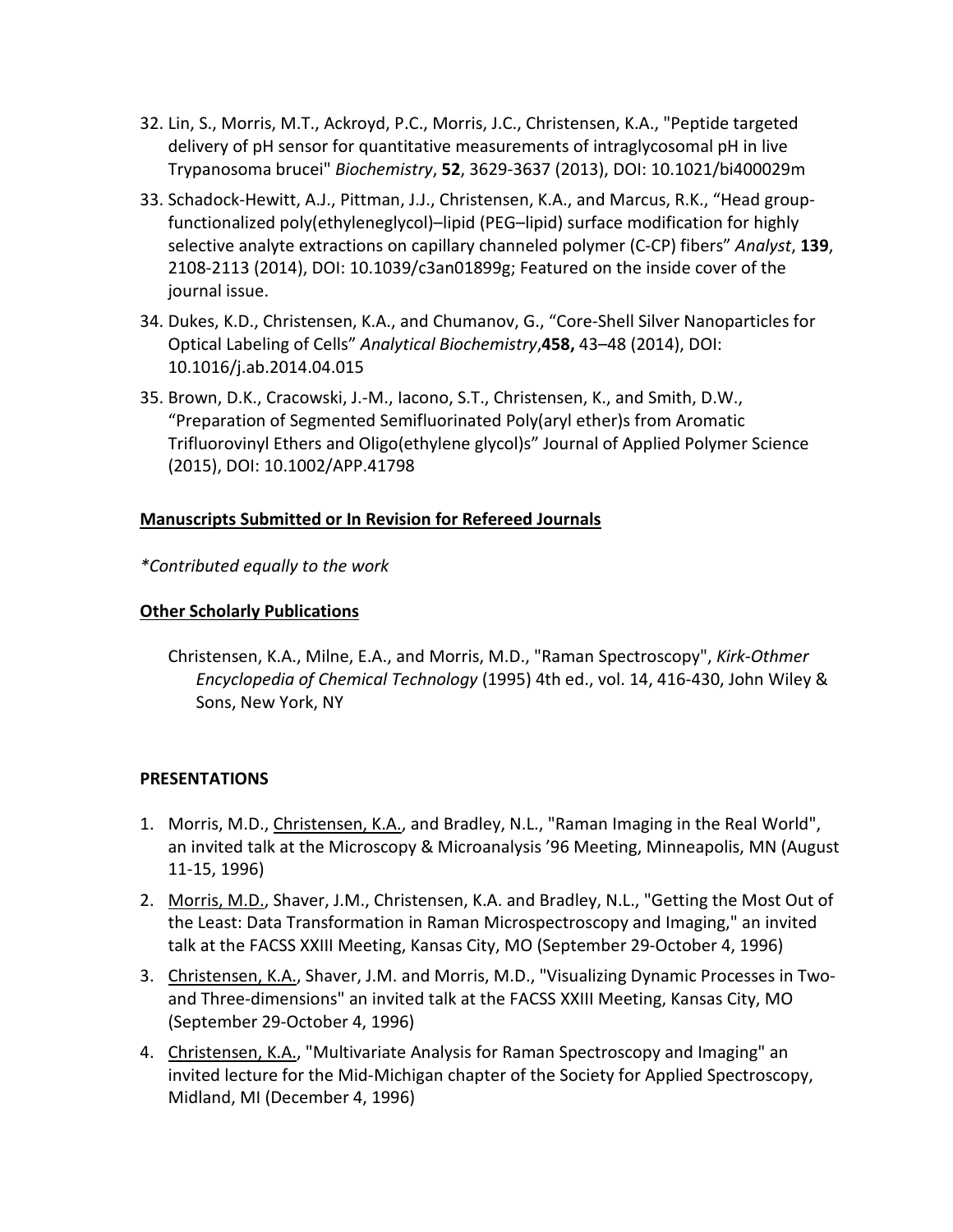- 5. Morris, M.D., Jestel, N.L., Christensen, K.A., and Shaver, J.M., "Full Spectrum Raman Imaging of Glasses and Other Materials" an invited talk at the Microscopy and Microanalysis '97 meeting, Cleveland, OH (August 10-14, 1997)
- 6. Christensen, K.A., Cunningham, K., Lacy, D.B., Collier, R.J., "Resonance Energy Transfer Studies of Anthrax Lethal Toxin Complex" a platform presentation at the Biophysical Society Annual Meeting, San Antonio, TX (March 1-5, 2003)
- 7. McAbee, J.A. and Christensen, K.A., "Optimization of a Bacillus anthracis Protective Antigen receptor binding assay for high-throughput screening of potential Anthrax and cancer therapies" a poster presented at the 231st ACS National Meeting, Atlanta, GA, March 26-30, 2006
- 8. Chaurra, A.M. and Christensen, K.A., "Ratiometric Fluorescence Imaging of Water Transport in Subcellular Organelles of Live Cells Using D2O as a Contrast Agent" a poster presented at the 2006 FACSS National Meeting, Orlando, FL (September 24-28, 2006)
- 9. Christensen, K.A., Smith, N.E., and Caldwell, T.P., "Monitoring Conformational Rearrangements in *Bacillus anthracis* Protective Antigen Using FRET Microscopy" a poster presented at the 2006 FACSS National Meeting, September 24-28, 2006, Orlando, FL
- 10. Chumanov, G., Daniels, J., Evanoff, D., Caldwell, T., and Christensen, K., "Sandwich SERS Substrates for Monitoring Germination of Bacillus Spores", a talk presented at the 2006 FACSS National Meeting, Orlando, FL (September 24-28, 2006)
- 11. Madera, S., Caldwell, T.P., Smith, N.E., and Christensen, K.A., "Monitoring conformational rearrangements in Bacillus anthracis Protective Antigen using FRET microscopy" a poster presented at the 233rd ACS national meeting, in Chicago, IL, March 25-29, 2007
- 12. Evanoff, D.D. Jr., Heckel, J., Caldwell, T.P., Christensen, K.A., and Chumanov, G. "Monitoring DPA release from a single germinating *Bacillus subtilis* endospore via surface-enhanced Raman scattering microscopy" a poster presented at the 234th ACS National Meeting, Boston, MA, August 19-23, 2007
- 13. Christensen, K.A., Rogers, M.S., He, J., and Animula, N., "Homogenous Fluorescence Resonance Energy Transfer Assays for Identification of Inhibitors of Angiogenesis and Anthrax Toxin Receptors Using High Throughput Screening", a poster presented at the FACSS National Meeting, Memphis, TN, October 14-18, 2007.
- 14. Christensen, K.A., Rogers, M.S., and Caldwell, T.P, "Assays for Identification of Inhibitors of Angiogenesis and Anthrax Toxin Receptors Using High Throughput Screening" an invited talk presented at the Southeastern Regional Meeting of the American Chemical Society (SERMACS), Greenville, SC, October 24-27, 2007.
- 15. Animula, N., Marcus, R.K., and Christensen, K.A., "Qualitative and Semi Quantitative Micro-Volume Lateral Flow Assays Using Capillary-Channeled Films" a poster presented at the Southeastern Regional Meeting of the American Chemical Society (SERMACS), Greenville, SC, October 24–27, 2007.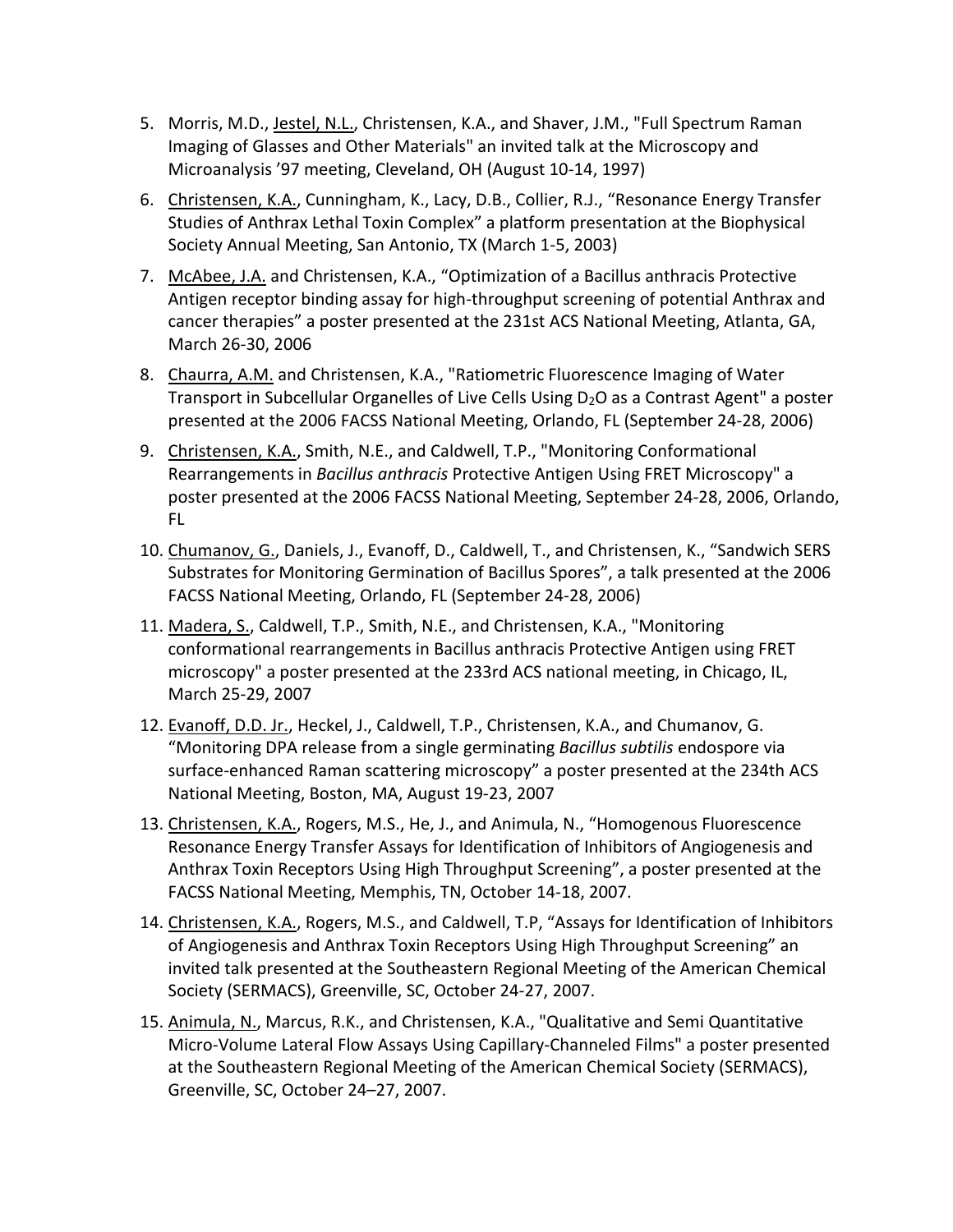- 16. Date, M.S., Dominy, B.N., and Christensen, K.A., "Flexibility in Polyproline II and Calibration Tool for Förster Resonance Energy Transfer Experiments" a poster presented at the Southeastern Regional Meeting of the American Chemical Society (SERMACS), Greenville, SC, October 24–27, 2007.
- 17. Bull, B.J., Caldwell, T.P., and Christensen, K.A., "Development of a High-Throughput Screening Assay to Identify Inhibitors of Tumor Endothelial Marker 8 TEM8 and Angiogenesis" a poster presented at the Southeastern Regional Meeting of the American Chemical Society (SERMACS), Greenville, SC, October 24–27, 2007.
- 18. He, J., Caldwell, T.P., and Christensen, K.A., "Screening for Inhibitors of Capillary Morphogenesis Gene Protein 2 CMG2 and Angiogenesis" a poster presented at the Southeastern Regional Meeting of the American Chemical Society (SERMACS), Greenville, SC, October 24–27, 2007.
- 19. Chaurra, A., Gutzman, B., and Christensen, K.A., "Measuring Water Transport across Endocytic Organelle Membranes in Living Cells Using Ratiometric Fluorescence Imaging" a talk given at Pittcon 2008, New Orleans, LA, March 2-7, 2008.
- 20. Bull, B.J., Caldwell, T.P., and Christensen, K.A., "Quantifying Affinities of Membrane Associated Protein-Protein Interactions Using Ratiometric and Fluorescence Resonance Energy Transfer Imaging" a talk given at Pittcon 2008, New Orleans, LA, March 2-7, 2008.
- 21. Everett, A., Marcus, R.K., Brown, P., Christensen, K.A., and Kornev, K., "Hydrodynamic Study in Capillary-Channeled Polymer (C-CP) Films Using Fluorescently Labeled THP-1 Cells" a talk given at Pittcon 2008, New Orleans, LA, March 2-7, 2008.
- 22. Christensen, K.A., Bull, B.J., and Caldwell, T.P., "Quantification of Affinity and Kinetics of Membrane Associated Proteins by Ratiometric Imaging and Flow Cytometry" a poster presented at FACSS 2008, Reno, NV, September 28-October 2, 2008.
- 23. Christensen, K.A., Kandel, P., Fernando, L., and McNeill, J., "Intracellular Delivery and Localization of Luminescent Conjugated Polymer Nanoparticles" a poster presented at FACSS 2008, Reno, NV, September 28-October 2, 2008.
- 24. Christensen, K.A., "Capillary-Channeled Polymer Films as a Platform for Cellular Analysis" an invited talk presented at FACSS 2008, Reno, NV, September 28-October 2, 2008.
- 25. Christensen, K.A. and Chaurra, A., "A Mechanism for Water Transport across Endocytic Organelle Membranes in Living Cells" a poster presented at FACSS 2008, Reno, NV, September 28-October 2, 2008.
- 26. Chaurra, A. and Christensen, K.A., "Measuring Water Transport across Organelle Membranes to Probe the pH-Dependent Function of Aquaporins in Endocytic Compartments" an oral presentation presented at Pittcon 2009, Chicago, IL, March 8-13, 2009.
- 27. Kandel, P., Zheng, Y., Fernando, L., McNeill, J., and Christensen K.A., "Bioconjugation of π-Conjugated Polymer Nanoparticles as Targeted Probes for Fluorescence Microscopy of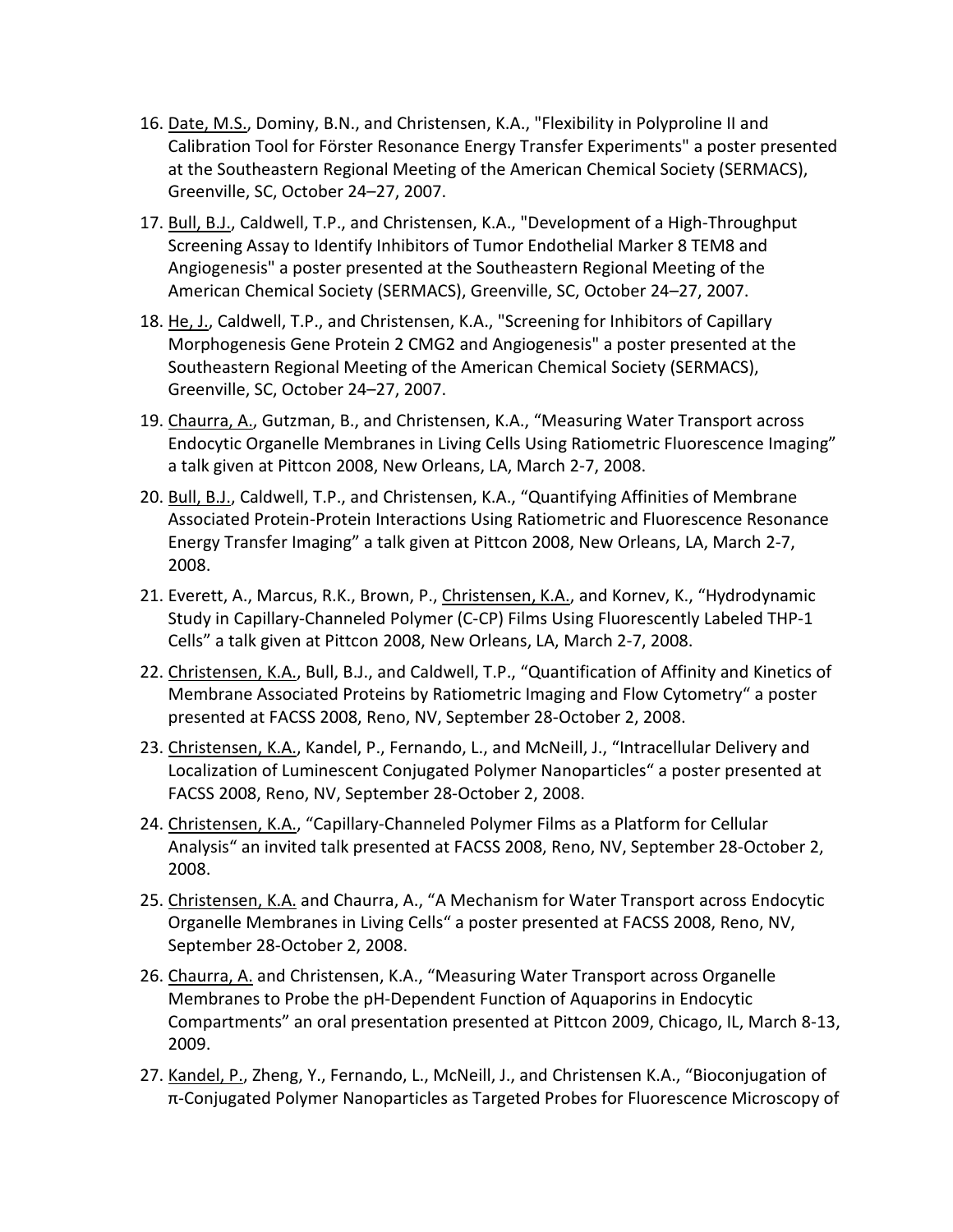Living Cells" an oral presentation presented at Pittcon 2009, Chicago, IL, March 8-13, 2009.

- 28. Bull, B.J., Fernando, L., McNeill, J., and Christensen, K.A., "Determining the Cytotoxicity and Phototoxicity of Fluorescent π-Conjugated Polymer Nanoparticles" an oral presentation presented at Pittcon 2009, Chicago, IL, March 8-13, 2009.
- 29. Christensen, K.A., "Capillary-Channeled Polymer Films as a Platform for Cellular Analysis and Ultra-Sensitive Bioassays" an oral presentation presented at Pittcon 2009, Chicago, IL, March 8-13, 2009.
- 30. Christensen, K.A., "Polymer Fiber-Based Platforms for Measuring Gene Expression" a poster presented at FACSS 2010, Raleigh, NC, October 17-21, 2010.
- 31. Kandel, P.K. and Christensen, K.A., "Highly Fluorescent Conjugated Polymer Nanoparticle for Measuring pH in Acidic Compartments of Living Cells" a poster presented at FACSS 2010, Raleigh, NC, October 17-21, 2010.
- 32. Kandel, P.K., Fernando, L.P., and Christensen, K.A., "Conjugated Polymer Nanoparticles for Sensitive Fluorescence Detection of mRNA", an oral presentation to be presented at Pittcon 2011, Atlanta, GA, March 13-18, 2011.
- 33. Lin, S., Kandel, P.K., Fernando, L.P, and Christensen, K.A., "Cellular Imaging with Sugar-Coated Conjugated Polymer Nanoparticles", an oral presentation to be presented at Pittcon 2011, Atlanta, GA, March 13-18, 2011.
- 34. Obondi, C.O., Bostic, R.T., and Christensen, K.A., "Capillary-channeled Polymer Fibers as a Platform for Detection of Disease Biomarkers", a poster presentation to be presented at Pittcon 2011, Atlanta, GA, March 13-18, 2011.
- 35. Nguyen, K.T., Yang, Z., Fernando, L.P., Christensen, K.A., Moeller, W., and Anker, J.N., "Rotational Tracking of Single Plasmonic and Fluorescent Particles in Living Macrophages" a poster presentation to be presented at Pittcon 2011, Atlanta, GA, March 13-18, 2011.
- 36. Pittman, J.J., Christensen, K.A., and Marcus, R.K., "Functionalization of Capillarychanneled Polymer (C-CP) Fibers Using Adsorption of Polyethylene Gylcol (PEG) for High Performance Liquid Chromatography (HPLC) Stationary Phases" a poster presentation to be presented at Pittcon 2011, Atlanta, GA, March 13-18, 2011.
- 37. Cryan, L.M, Habeshian, K., Christensen, K., and Rogers M., "A high-throughput assay for tumor endothelial marker-8 (TEM8/ANTXR1) inhibitors" an oral presentation to be presented at AACR 2011, Orlando, FL, April 2-6, 2011
- 38. Fernando, L.P., Obondi, C.O., Bostic, R.T., Kornev, K.G., and Christensen, K.A., "Microand nano-fiber bundles as a platform for sensitive detection of biomacromolecules" an oral presentation to be presented at the International Symposium on New Frontiers in Fiber Materials Science; Charleston, SC, October 11-13, 2011
- 39. Lin, S., Christensen, K.A., Morris, M., Morris, J., "Ratiometric Sensing in Trypanosoma Burcei Glycosomes" an oral presentation at Pittcon 2012, Orlando, FL, March 11-15, 2012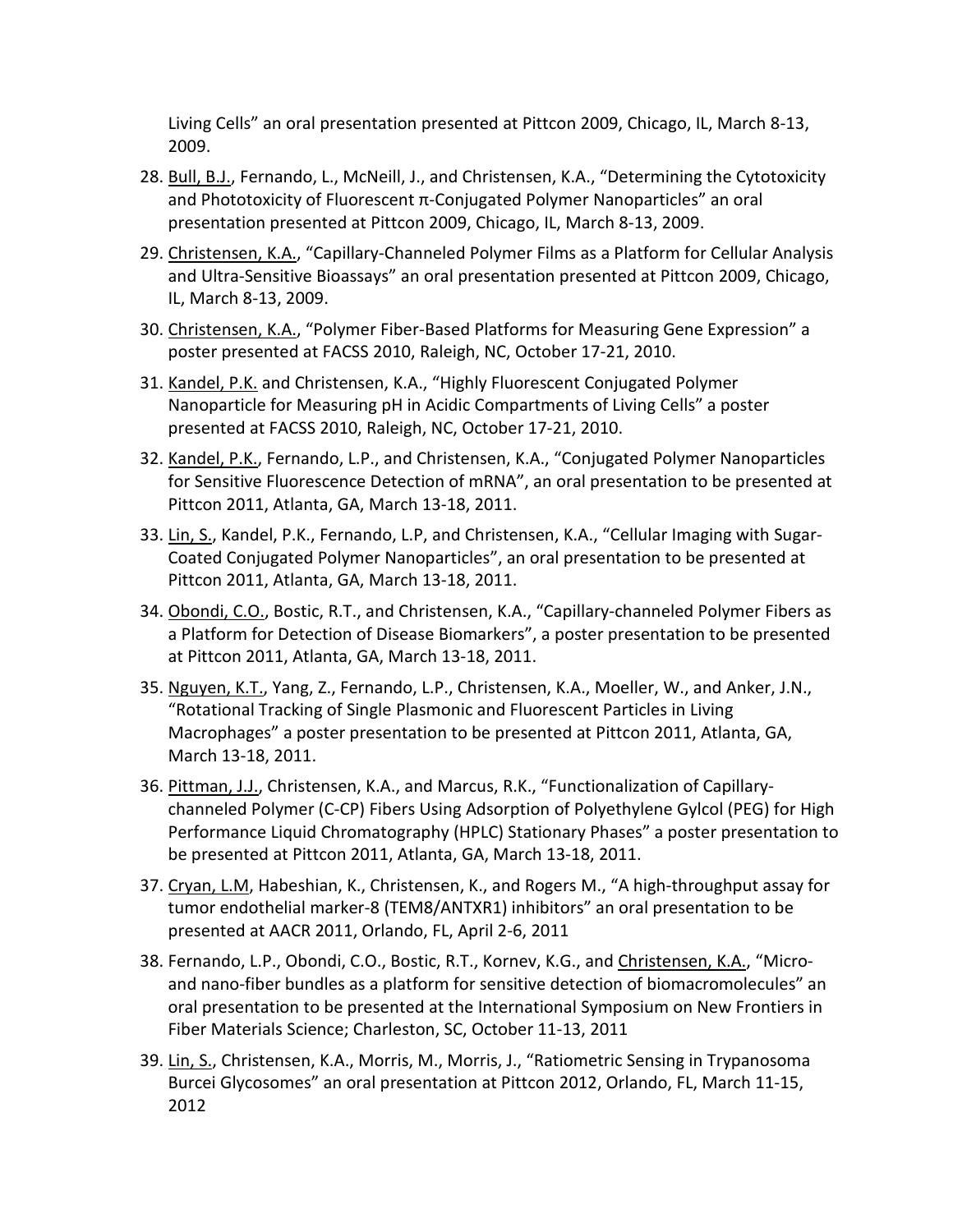- 40. Khan, N., Marcus, R.K., Christensen, K.A., " Capturing Affinity-Tagged Cells Using Capillary-Channeled Polymer (C-CP) Fiber Devices" an oral presentation at Pittcon 2012, Orlando, FL, March 11-15, 2012
- 41. Kandel, P.K., Latham, P., Fernando, L.P, and Christensen, K.A., " Passivation of Conjugated Polymer Nanoparticles for Sensitive Detection of Biomarkers" an oral presentation at Pittcon 2012, Orlando, FL, March 11-15, 2012
- 42. Christensen, K.A., "Capillary-channeled polymer fibers and nanofiber yarns as a platform for detection of biomolecular interactions" an invited presentation at the 2012 Summer Workshop of the Biomolecular Interaction Technologies Center at the University of New Hampshire, Durham, NH, July 16, 2012
- 43. Christensen, K.A., "Capillary-channeled polymer fibers and nanofiber yarns for detection of biomolecular interactions" an invited presentation at Georgia Southern University, Department of Chemistry, Statesboro, GA, October 11, 2012
- 44. Christensen, K.A., "Spectroscopic Probes and Sensors for Analysis of Live Cells" an invited presentation at North Dakota State University, Department of Chemistry and Biochemistry, Fargo, ND, January 31, 2013
- 45. Christensen, K.A., "Conjugated Polymer Nanoparticles for Cell Labeling and Sensing" an invited presentation at the University of North Carolina—Charlotte, Charlotte, NC, March 14, 2013
- 46. Christensen, K.A., "Targeting Anthrax Toxin Receptors to Inhibit Angiogenesis" an invited presentation at Clemson University, Department of Genetics and Biochemistry, Clemson, SC, March 29, 2013
- 47. Khan, N., Ackroyd, P.C., and Christensen, K.A., "Rapid pull-down assay using capillarychanneled polymer fiber stationary phases" a poster presented at the Fiber Society's Fall Symposium, Clemson, SC, October 23-25, 2013
- 48. Lin, S., Morris, M.T., Morris, J.C., Christensen, K.A., "ATP dependence of Glycosomal pH Regulation in *T. brucei*" an oral presentation at the Cell Biology of Eukaryotic Pathogens Symposium, Clemson, SC, October 25, 2013.
- 49. Christensen, K.A., "Peptide targeting of pH sensors to Trypanosome glycosomes" an invited presentation at Brigham Young University, Provo, UT, January 14, 2014.
- 50. Lin, S., Morris, M.T., Morris, J.C., Christensen, K.A., "Peptide-mediated Ratiometric Sensing of pH Regulation in *Trypanosoma brucei* Glycosomes" an oral presentation to be presented at Pittcon 2014, Chicago, IL, March 2-6, 2014.
- 51. Lin, S., Morris, M.T., Morris, J.C., Christensen, K.A., "Acidification of the *T. brucei* Glycosome during Starvation" a poster presentation at the 24<sup>th</sup> Annual Molecular Parasitology and Vector Biology Symposium, Athens, GA, April 29, 2014.

*Presenting author is underlined*

#### **SPONSORED RESEARCH**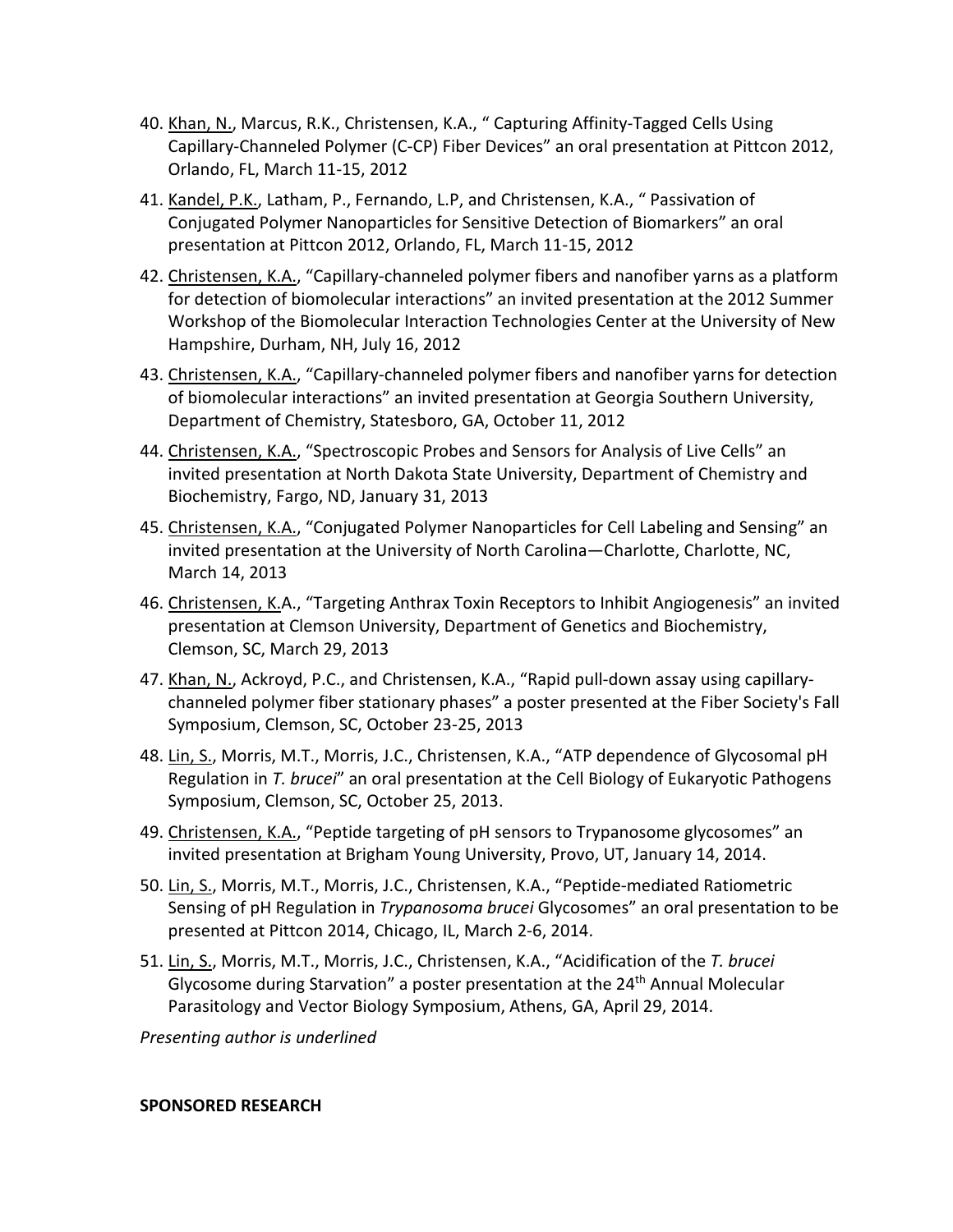- "Understanding anthrax toxin assembly and delivery *in vivo*", Clemson University Research Grant Committee, Principal Investigator, \$3,418.80, (\$3418.80), 2004- 2005--Completed
- "Quantitative FRET microscopy measurement of protein-protein interactions *in vivo*", University of New Hampshire--Biomolecular Interaction Technologies Center, Principal Investigator, \$69,705 (\$69,705), 2005-2008--Completed
- "Assay for Molecules that Inhibit Anthrax Intoxication and Pathologic Angiogenesis", National Institutes of Health, Principal Investigator, \$88,207 (\$88,207), 2005-2007-- Completed
- "Assay for Inhibitors of Angiogenesis and Anthrax Toxin Receptor 1", National Institutes of Health, Sub-award Principal Investigator, \$216,788 (\$84,325), 2007-2009-- Completed
- "Polymer Dot Nanoparticles for Detection of Single Molecules in Live Cells", National Institutes of Health, Co-Investigator, \$960,000 (\$480,000), 2007-2012--Completed
- "Novel Angiogenesis Inhibitors Targeting the Anthrax Toxin Receptors", National Institutes of Health, Sub-award Principal Investigator, \$1,841,854 (\$546,315), 2008- 2014

"Antiangiogenic Natural Products Targeting Anthrax Toxin Receptor 2", Department of Defense—Breast Cancer Research Program Synergistic Idea Award Program, Sub-award Principal Investigator, \$520,498 (\$86,611), 2008-2010--Completed

- "Bioconjugation of Carbon Nanoparticles for Cell-Based Imaging and Flow Cytometry" a small restricted receipt project with SELAH Technologies, Inc., Principal Investigator, \$7,000 (\$7,000), 9/2008-12/2008--Completed.
- "Functional fiber-based platforms for cell and biopolymer probes, analyses, and disease diagnostics", Center for Advanced Engineering Fibers and Films, Co-Principal Investigator, \$54,480 (\$11,875), 9/2008-6/2009--Completed
- "Advanced Functional Membranes for Protein Chromatography", Center for Advanced Engineering Fibers and Films, Co-Principal Investigator, \$26,508 (\$0), 9/2008- 6/2009--Completed.
- "Selective Protein Separations Using Modified C-CP Fibers as Stationary Phase", Center for Advanced Engineering Fibers and Films, Co-Principal Investigator, \$27,333, (\$2,106), 9/2008-6/2009--Completed.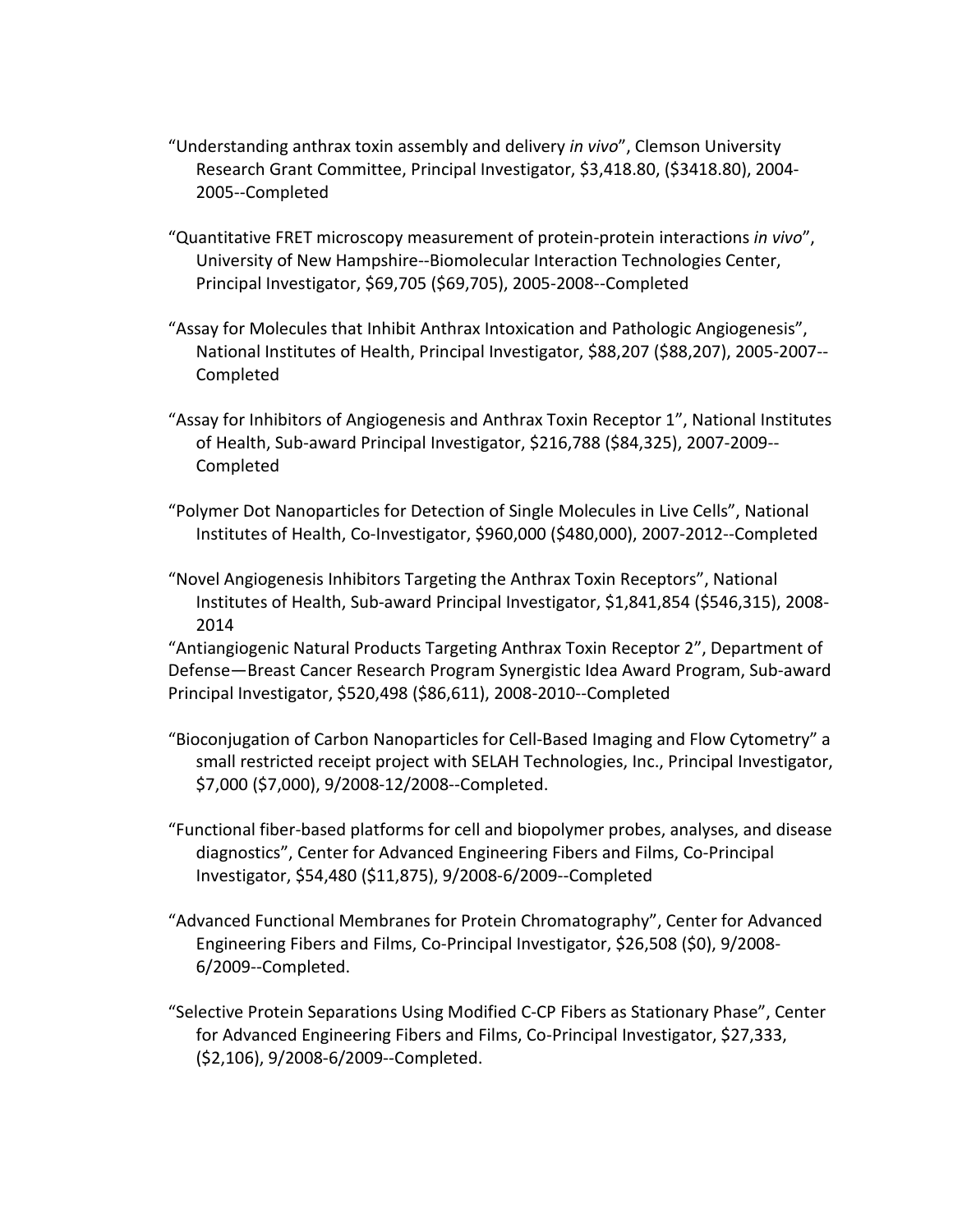- "EFRI-BSBA: Multifunctional Materials and Devices for Distributed Actuation and Sensing", National Science Foundation, Co-Principal Investigator, \$1,999,878, (\$400,000), 2009-2014.
- Supplemental funding for "Novel Angiogenesis Inhibitors Targeting Anthrax Toxin Receptors", National Institutes of Health, Sub-award Principal Investigator, \$241,374 (\$241,374), 2010-2014.
- "pH and glucose sensing in Trypanosoma brucei glycosomes", National Institutes of Health, Principal Investigator (MPI), \$381,956 (\$220,110 ), 2013-2015.
- "Phage Display Selection of Antiangiogenic CMG2 Cyclic Peptide Antagonists", National Institutes of Health, Principal Investigator, \$416,226 (\$221,556); 2014-2016

## **GRADUATE STUDENT ADVISING**

## **Past Graduate Advising**

- Chaurra, A.M. (PhD), "DEVELOPMENT OF A FLUORESCENT PROBE FOR DETERMINATION OF WATER TRANSPORT IN SUBCELLULAR ORGANELLES" December 2009. She is currently in an academic research position in her native Columbia (Universidad del Valle).
- Brown, D.K. (PhD), "INCORPORATION OF POLYETHYLENE GLYCOL TO AROMATIC TRIFLURORVINYL ETHER" August 2011.
- Kahn, N. (MS), "A FLUIDIC FIBER PLATFORM MODIFIED FOR THE SELECTIVE EXTRACTION AND ON FIBER FLUORESCENCE DETECTION OF PROTEINS AND NUCLEIC ACIDS" August 2014.
- Kandel, P.K. (PhD), "PASSIVATION AND FUNCTIONALIZATION OF CONJUGATED POLYMER NANOPARTICLES WITH HEAD GROUP MODIFIED PHOSPHOLIPIDS AND PROTEINS" August 2014.

#### **Current Graduate Advising**

Lin, X. (PhD),  $5<sup>th</sup>$  year graduate student (graduating in May 2015)

Voyton, C. (PhD), 2<sup>nd</sup> year graduate student

#### **UNDERGRADAUTE STUDENT ADVISING (HONORS THESIS)**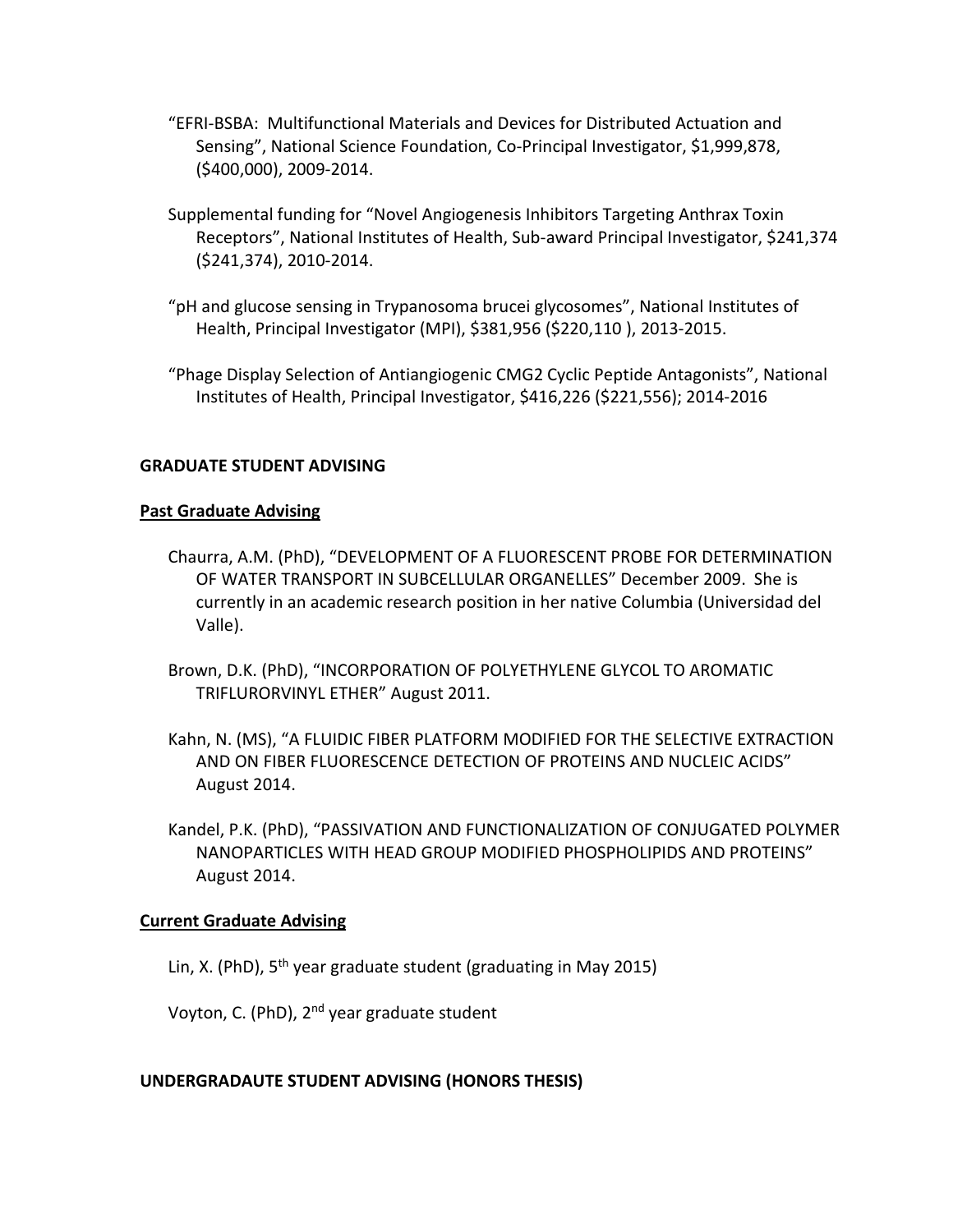## **Past Undergraduate Advising**

- Smith, N.E. (B.S. Biochemistry, Honors), "USING FRET TO MEASURE STRUCTURAL CHANGES DURING THE PREPORE TO PORE TRANSITION OF ANTHRAX PROTECTIVE ANTIGEN IN LIVING CELLS", (May 2006)
- Simpkins, L. (B.A. Chemistry, Honors), "A NEW QUANTITATIVE FLOW CYTOMETRY ASSAY FOR MEASURING EFFECTS OF SMALL MOLECULE INHIBITORS ON ANTHRAX INTOXICATION USING LF<sub>N</sub>-DTA" (December 2009).
- Godshaw, B.A. (B.A. Chemistry, Honors), "THERMODYNAMICS AND KINETIC ANALYSIS OF ANTHRAX PROTECTIVE ANTIGEN BINDING THE CELL-SURFACE RECEPTOR TUMOR ENDOTHELIAL MARKER 8" (May 2010).
- Morgan, P.F. (B.S. Chemistry, Honors), "ASSESSING NOVEL INHIBITORS OF THE CAPILLARY MORPHOGENESIS GENE-2 PROTEIN" (May 2011).

# **Current Undergraduate Advising**

Mohit Gandhi (BIOSCI), Brad Tatko (BIOSCI), Rebecca Ray (CH)

#### **TEACHING**

#### **Courses Taught**

- CH 910, Special Topics: Bioanalytical Chemistry (Currently CH 4140/6140), S05
- CH 851, Physical/Analytical Chemistry Student Seminar, S05, F05, S06, F06, S07, F07, S08, F08, S09, F09, S10, F10
- CH 313, Quantitative Analysis, F05, F06, F07
- CH 414/614, Bioanalytical Chemistry, S06, F07, S11, S13
- CH 315/317, Quantitative Analysis Laboratory, F08, F09, F10, F11, F12
- CH 1010, Chemistry, Life, the Universe and Everything, F13, F14

CH 1020, Chemistry, Life, the Universe and Everything, S12, S14, S15

# **New Course Development**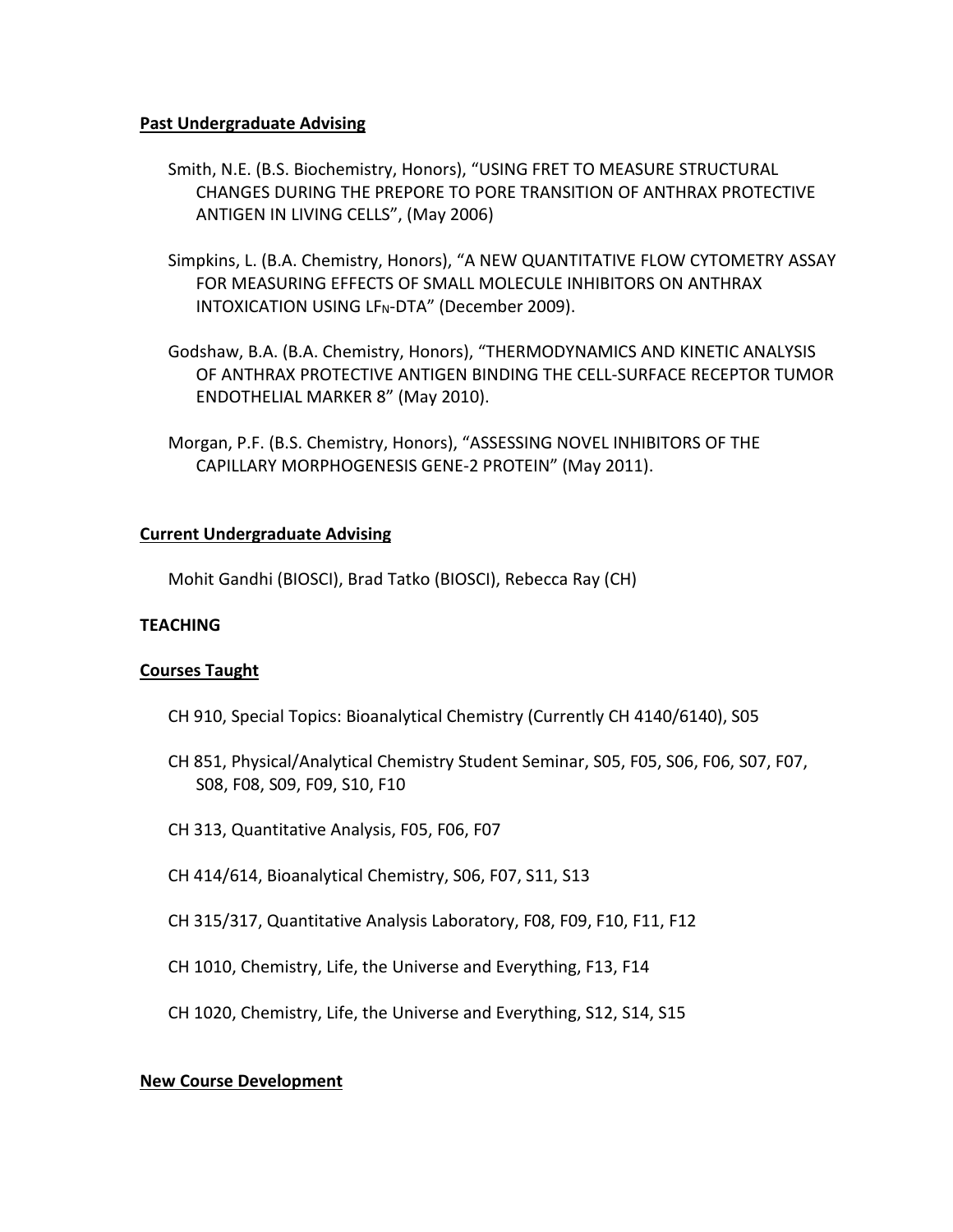CH 910/CH 414/614, Bioanalytical Chemistry

CH 315/317, Quantitative Analysis Laboratory Curriculum Revision

# **UNIVERSITY AND PUBLIC SERVICE**

## **Continuing Education**

"What I've Learned about the Case Method" Developer and Lecturer for the Office of Teaching Effectiveness and Innovation (Nov/Dec 2005)

## **Committees**

| Department: | Member, Physical/Analytical Chemistry Student Seminar (2004-2006,<br>2010-2012)                                                                  |
|-------------|--------------------------------------------------------------------------------------------------------------------------------------------------|
|             | Chair, Physical/Analytical Chemistry Student Seminar (2006-2010)                                                                                 |
|             | Member, Chemistry Department Newsletter (2005-2006)                                                                                              |
|             | Chair, Chemistry Department Newsletter (2006-2007)                                                                                               |
|             | Member, Bio-organic Faculty Search Committee (2005-2006)                                                                                         |
|             | Member, ad hoc Core Curriculum Committee (2007-2008)                                                                                             |
|             | Member, Analytical Search Committee (2007-2008)                                                                                                  |
|             | Member, Undergraduate Curriculum Committee (2010-2015)                                                                                           |
|             | Member, ad hoc Department Instrumentation Committee (2011-<br>2012)                                                                              |
|             | Member, Safety Committee (2011-2102)                                                                                                             |
|             | Chair, Graduate Admissions Committee (2103-2014)                                                                                                 |
| University: | Elected Member, CoES Representative to the Clemson Research                                                                                      |
|             | Council (2011-2014)                                                                                                                              |
|             | Member, ad hoc Committee to evaluate the role of the Institutional<br>Biosafety Committee in approving protocols with chemical hazards<br>(2009) |
|             | Member, Institutional Biosafety Committee (2013-2015)                                                                                            |

#### **Other Public Service Activities**

Co-Director of the Clemson University Recombinant Protein Expression and Purification Facility (with Dr. Sarah Harcum in Bioengineering). The Christensen Lab houses, runs, and maintains the facility's chromatography equipment.

*Ad hoc* Consultant on Pool Chemistry and Management for Fike Recreation Center. Works with campus recreation and facilities to promote good management practices for McHugh Natatorium pool through proper chemistry and maintenance (2007-2010).